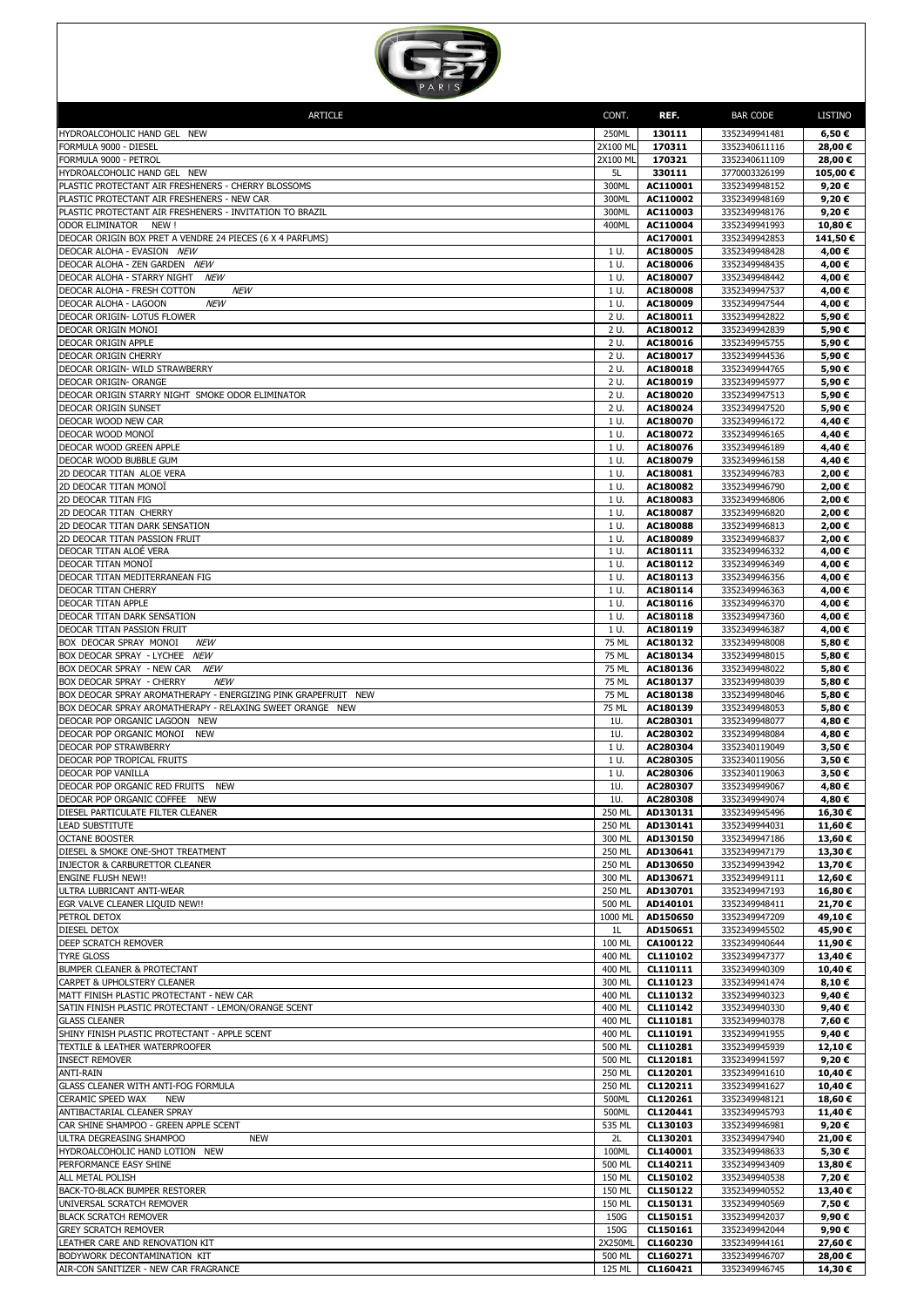| ARTICLE                                                                                       | CONT.             | REF.                 | <b>BAR CODE</b>                | LISTINO          |
|-----------------------------------------------------------------------------------------------|-------------------|----------------------|--------------------------------|------------------|
| AIR-CON SANITIZER - MONOI FRAGRANCE                                                           | 125 ML            | CL160431             | 3352349946752                  | 14,30€           |
| SCRATCH REMOVER KIT - WITH MACHINE NEW!                                                       | 1U.               | CL162020             | 3352349947957                  | 26,60€           |
| INTERIOR CARE KIT - FOR PETS                                                                  |                   | CL172015             | 3352349947087                  | 26,30€           |
| PLASTIC WIPES - LEMON/ORANGE SCENT                                                            | 35 U              | CL180420             | 3352349941016                  | 7,60€            |
| WINDOW WIPES                                                                                  | 35 U              | CL180430             | 3352349941023                  | 7,60€            |
| ANTIBACTERIAL WIPES - FOR ALL INTERIOR SURFACES                                               | 35 U.             | CL180440             | 3352349944956                  | 6,70€            |
| LEATHER WIPES NEW                                                                             | 35 U.             | CL180450             | 3352349948695                  | 7,70€            |
| WHEEL CLEANER - PURE - NEW                                                                    | 500 ML<br>500 ML  | EC120112<br>EC120162 | 3352349948497                  | 10,50€<br>11,40€ |
| EXPRESS WASH & WAX - PURE - NEW<br>PLASTIC CLEANER - PURE - NEW                               | 500 ML            | EC120172             | 3352349948503<br>3352349948527 | 9,50€            |
| <b>GLASS CLEANER - PURE - NEW</b>                                                             | 500 ML            | EC120212             | 3352349948534                  | 9,50€            |
| TEXTILE & ALCANTARA CLEANER - PURE - NEW                                                      | 500 ML            | EC120562             | 3352349948510                  | 9,50€            |
| CONCENTRATED SHAMPOO - PURE - NEW                                                             | 500 ML            | EC130102             | 3352349948558                  | 9,50€            |
| LEATHER MILK - PURE - NEW                                                                     | 500 ML            | EC140132             | 3352349948565                  | 11,40€           |
| VIRUCIDAL DISINFECTANT ALL SURFACES NEW!                                                      | 400ML             | EN110011             | 3352340120540                  | 12,30€           |
| <b>WHEEL CLEANER GEL</b><br>NEW                                                               | 500 ML            | EN120311             | 3352340120595                  | 12,80€           |
| EVOLUTION+ WASH & WAX                                                                         | 750ML             | EN130141             | 3352340119810                  | 14,80€           |
| LEATHER CLEANER & CONDITIONER                                                                 | 375 ML            | EN140132             | 3352340120496                  | 13,10€           |
| PLATINUM PROTECTANT WAX                                                                       | 500 ML<br>150 ML  | EN140221<br>EN150141 | 3352340119865                  | 17,70€           |
| TITANIUM SCRATCH REMOVER<br>TITANIUM CERAMIC WAX<br>NEW                                       | 500 ML            | EN160240             | 3352340119483<br>3352340119940 | 10,20€<br>26,50€ |
| BLACK TITANIUM+ ULTRA SHINE & PROTECTION                                                      | 500ML             | EN160250             | 3352340119957                  | 27,90€           |
| CERAMIC PROTECTOR<br>NEW!                                                                     | 300 ML            | EN160281             | 3352340120502                  | 25,30€           |
| TITANIUM+ REVOLUTION WAX                                                                      | 500 ML            | EN160291             | 3352340120281                  | 21,10€           |
| HIGH-TECH CHAIN DEGREASER                                                                     | 500 ML            | EN210102             | 3352340119988                  | 8,50€            |
| RACING & ROAD CHAIN LUBE                                                                      | 250ML             | EN210121             | 3352340119995                  | 8.30€            |
| CHAIN LUBE (OFF ROAD)                                                                         | 500 ML            | EN210131             | 3352340120007                  | 11,50€           |
| ADVANCED WATERPROOFER - FABRIC & LEATHER                                                      | 500ML             | EN210132             | 3352340119438                  | 8,70€            |
| HELMET & VISOR CLEANER                                                                        | 250 ML            | EN210151             | 3352340120021                  | 7,90€            |
| MOTO-ALL SURFACES PROTECTIVE CLEANER<br>DRY LUBE 500ML                                        | 300ML<br>500 ML   | EN210162<br>EN210171 | 3352340119445                  | 8,90€            |
| MOTO- DRY LUBE 250 ML                                                                         | 250ML             | EN210172             | 3352340120045<br>3352340119452 | 12,90€<br>9,50€  |
| ANTI-FOG & VISOR CLEANER                                                                      | 250 ML            | EN210181             | 3352340120052                  | 9,50€            |
| <b>INSTANT TYRE SEALANT</b>                                                                   | 300 ML            | EN210221             | 3352340120069                  | 6,40€            |
| <b>INSTANT WASH &amp; WAX</b>                                                                 | 500 ML            | EN220161             | 3352340120090                  | 10,00€           |
| MOTO ULTRA WASH SUPER DEGREASER                                                               | 1L                | EN220162             | 3352340119476                  | 12,20€           |
| ALL METAL POLISH<br><b>NEW</b>                                                                | 200ML             | EN240102             | 3352340120656                  | 9,70€            |
| LEATHER BALM                                                                                  | 200 ML            | EN240132             | 3352340120106                  | 8,00€            |
| <b>NEW</b><br>POLISH & SHINE                                                                  | 200ML             | EN240202             | 3352340120663                  | 9,70€            |
| EGR VALVE CLEANER                                                                             | 400ML             | EN310101             | 3352340120144                  | 13,90€           |
| ENGINE STOP LEAK                                                                              | 250 ML            | EN330101             | 3352340120151                  | 13,80€           |
| RADIATOR STOP LEAK<br>TREATMENT PETROL - STOP SMOKE                                           | 250 ML<br>250 ML  | EN330111<br>EN330640 | 3352340120168<br>3352340120519 | 11,70€<br>13,40€ |
| PETROL INJECTOR & CARBURETOR CLEANER 2 IN 1                                                   | 250 ML            | EN330650             | 3352340120205                  | 13,90€           |
| DIESEL INJECTOR CLEANER 2 IN 1                                                                | 250 ML            | EN330651             | 3352340120212                  | 13,90€           |
| HI-TECH DEGREASER                                                                             | 500 ML            | EN410101             | 3352340119346                  | 8,40€            |
| ABSOLUTE CHAIN LUBRICANT                                                                      | 250 ML            | EN410131             | 3352340119353                  | 8,40€            |
| <b>TIRE SEAL</b>                                                                              | 75ML              | EN410221             | 3352340119360                  | 4,60 €           |
| BIKE SHINE & SHIELD-ALL SURFACES                                                              | 300 ML            | EN410251             | 3352340119377                  | 8,70€            |
| <b>EXTREME BIKE WASH</b>                                                                      | 1L                | EN420161             | 3352340119384                  | 12,20€           |
| ULTIMATE DRY LUBE<br>ULTIMATE WET LUBE                                                        | 125 ML<br>125 ML  | EN420231<br>EN420241 | 3352340119391                  | 7,30€<br>7,30€   |
| DESENGRASANTE                                                                                 | 500 ML            | ES410101             | 3352340119407<br>3352340120625 | 8,40€            |
| LUBRICANTE PARA CADENAS                                                                       | 250 ML            | ES410131             | 3352340120132                  | 8,40€            |
| ABRILLANTADOR MULTISUPERFICIES                                                                | 300 ML            | ES410251             | 2252340120649                  | 8,70€            |
| ULTRA WASH SUPER-DESENGRASANTE                                                                | 1 <sub>L</sub>    | ES420165             | 3352340120601                  | 12,20€           |
| TYRE SHINE                                                                                    | 400 ML            | EX110101             | 3352340118110                  | 10,50€           |
| ENGINE CLEANER                                                                                | 500 ML            | EX120101             | 3352340118127                  | 9,90€            |
| TITANIUM GEL WHEEL CLEANER                                                                    | 500 ML            | EX120131             | 3352340118141                  | 12,90€           |
| TAR REMOVER                                                                                   | 250 ML            | EX120141             | 3352349941429                  | 9,60€            |
| <b>QUICK WASH &amp; WAX</b><br>PLASTICS & TRIM RESTORER - INTERIOR & EXTERIOR                 | 500 ML<br>500 ML  | EX120161<br>EX120171 | 3352340118165<br>3352340118172 | 10,90€<br>9,50€  |
| RESIN STAIN REMOVER                                                                           | 250 ML            | EX120191             | 3352349941603                  | 9,60€            |
| ULTRA COMPOUND POLISH                                                                         | 500 ML            | EX140201             | 3352340118233                  | 13,90€           |
| EXPERT SCRATCH REPAIR KIT                                                                     |                   | EX172010             | 3352340117793                  | 27,90€           |
| RACING & ROAD CHAIN LUBE UNTIL STOCKS LAST THEN REPLACED BY EN210121                          | 250 ML            | EX210121             | 3352340118356                  | 8,30€            |
| CHAIN LUBE (OFF ROAD) UNTIL STOCKS LAST THEN REPLACED BY EN210131                             | 500 ML            | EX210131             | 3352340118363                  | 11,50€           |
| HELMET, BOOTS & GLOVES CLEANER*                                                               | 250 ML            | EX210141             | 3352340118370                  | 7,80€            |
| RAIN REPELLENT<br>DRY LUBE 500ML UNTIL STOCKS LAST REPLACED EN210171                          | 250 ML<br>500 ML  | EX210161<br>EX210171 | 3352340118394<br>3352340118400 | 9,50€<br>12,90€  |
| ANTI-FOG & VISOR CLEANER UNTIL STOCKS LAST THEN REPLACED BY EN210181                          | 250 ML            | EX210181             | 3352340118417                  | 9,50€            |
| ACID-FREE WHEEL CLEANER                                                                       | 500 ML            | EX220101             | 3352340118424                  | 11,80€           |
| INSTANT WASH & WAX UNTIL STOCKS LAST THEN REPLACED BY EN220161                                | 500 ML            | EX220161             | 3352340118448                  | 10,00€           |
| INSTANT DASHBOARD SHINE                                                                       | 1 Sponge          | GM180100             | 3352349943751                  | 4,90€            |
| CARBURETTOR CLEANER                                                                           | 750ML             | M0110242             | 3352349945595                  | 10,40€           |
| AIR FILTER OIL                                                                                | 750ML             | M0110252             | 3352349945601                  | 10,40€           |
| ALL SURFACE ULTRA CLEANING WIPES - NEW                                                        | 35 U.             | M0180160             | 3352349946493                  | 17,60 €          |
| ULTRA SOFT WAX APPLICATION PADS                                                               | 2                 | OU180010             | 3352349946424                  | 10,20€           |
| ULTRA FLEXIBLE WHEEL & RIM BRUSH                                                              | 1                 | OU180110             | 3352349946431                  | 14,30€           |
| ULTRA EFFICIENT WHEEL, TIRE & WHEEL ARCH BRUSH<br>SCRATCH FREE TRIPLE ACTION WASH MITT        | $\mathbf{1}$<br>1 | OU180120<br>OU180140 | 3352349946448<br>3352349946455 | 10,20€<br>10,20€ |
| ABSOLUTE WASHING SPONGE                                                                       | 1                 | OU180150             | 3352349946462                  | 12,30€           |
| EXTREME ABSORBENT DRYING TOWEL                                                                | 1                 | OU180170             | 3352349946479                  | 14,30€           |
| ALL SURFACE SOFT DOUBLE SIDED TOWEL                                                           | $\mathbf{1}$      | OU180180             | 3352349946486                  | 13,30€           |
| SILICON FREETIRE & TRIM GLOSS - 600ML AEROSOL                                                 | 0,600             | PR110101             | 3352349945205                  | 13,30€           |
| CARPET & UPHOSLTERY CLEANER WITH ODOR ELIMINATOR - 600ML AEROSOL                              | 0,600             | PR110121             | 3352349942228                  | 8,40€            |
| SILICON-FREE PLASTIC DETAILER - SATIN FINISH - 600ML AEROSOL                                  | 0,600             | PR110141             | 3352349942198                  | 11,20€           |
| TAR & RESIN STAIN REMOVER - 600ML AEROSOL                                                     | 0,600             | PR110171             | 3352349945199                  | 11,00€           |
| GLASS CLEANER - 600ML AEROSOL<br>SILICON-FREE PLASTIC DETAILER - SHINY FINISH - 600ML AEROSOL | 0,600<br>0,600    | PR110181<br>PR110191 | 3352349942211<br>3352349942204 | 6,70€<br>11,20€  |
| PERFORMANCE CHAINE LUBE - 500 ML AEROSOL                                                      | 0,500             | PR110211             | 3352349943898                  | 12,90€           |
| ULTRA PENETRATING OIL - 500ML AEROSOL                                                         | 0,500             | PR110322             | 3352340119414                  | 5,40€            |
| BRAKE CLEANER - 600ML AEROSOL                                                                 | 0,600             | PR110352             | 3352340119421                  | 5,20€            |
| PRO POLISH G1000 HARD STEP 1                                                                  | 1 L               | PR140101             | 3352349947872                  | 47,10€           |